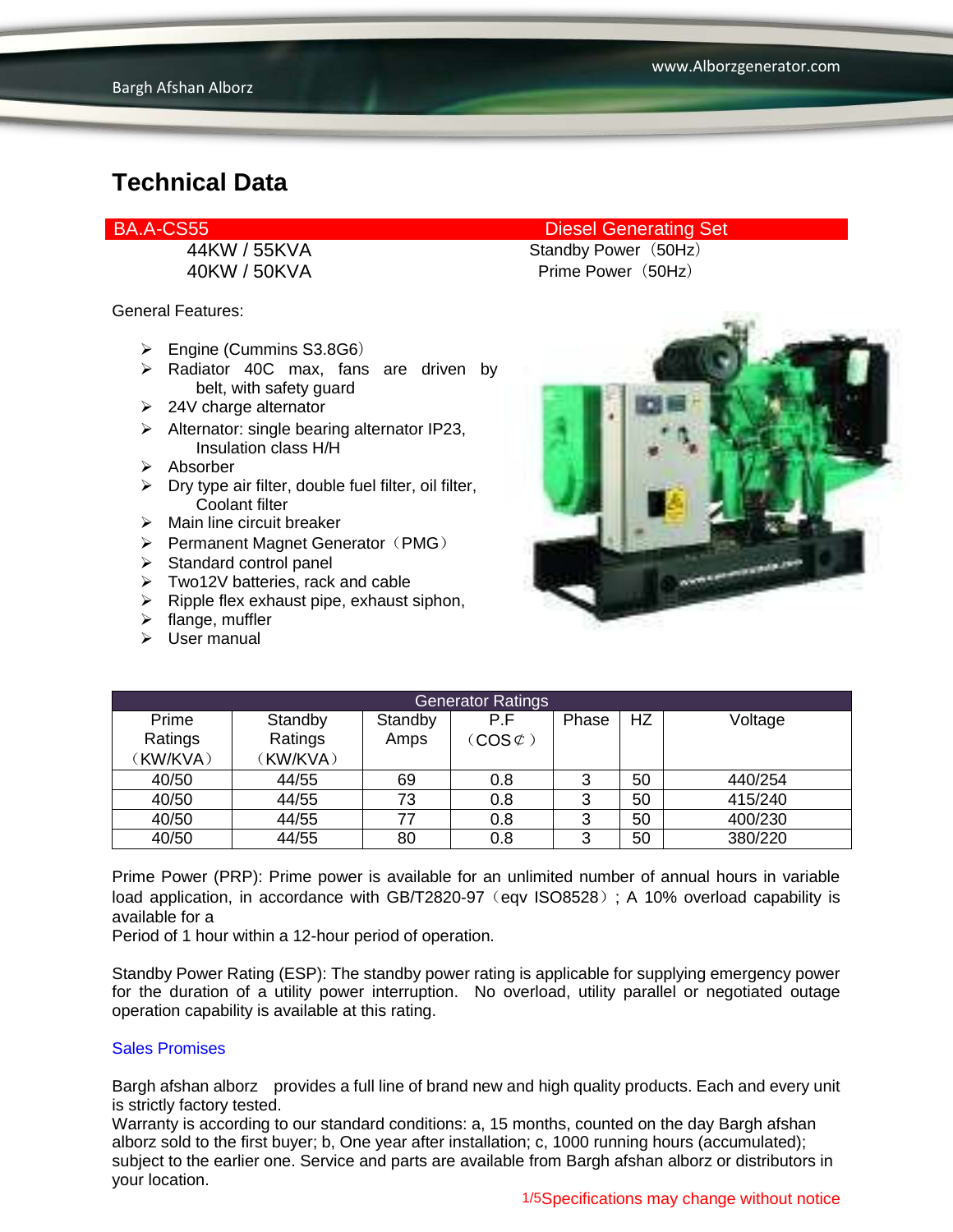| <b>BA.A-CS55</b>                 | <b>Diesel Generating Set</b>  |  |  |  |  |
|----------------------------------|-------------------------------|--|--|--|--|
| <b>ENGINE DATA</b>               |                               |  |  |  |  |
| Manufacturer / Model:            | Cummins S3.8G6, 4-cycle       |  |  |  |  |
| Air Intake System:               | Turbocharged and charge aired |  |  |  |  |
| Fuel System:                     | Natural                       |  |  |  |  |
| <b>Cylinder Arrangement:</b>     | 4 in L                        |  |  |  |  |
| Displacement:                    | 3.8 <sub>L</sub>              |  |  |  |  |
| Bore and Stroke:                 | $97*128$ (mm)                 |  |  |  |  |
| <b>Compression Ratio:</b>        | 16.4:1                        |  |  |  |  |
| Rated RPM:                       | 1500rpm                       |  |  |  |  |
| Max. Standby Power at Rated RPM: | 44KW/70.6 HP                  |  |  |  |  |
| Governor Type:                   | Electronic                    |  |  |  |  |
| <b>Exhaust System</b>            |                               |  |  |  |  |
| Max Back Pressure:               | 6kPa                          |  |  |  |  |
|                                  | <b>Fuel System</b>            |  |  |  |  |
| 100% (Prime Power) Load:         | 11 L/h                        |  |  |  |  |
| Oil System                       |                               |  |  |  |  |
| <b>Total Oil Capacity:</b>       | 9L                            |  |  |  |  |
| Oil Consumption:                 | $0.029$ (LPH)                 |  |  |  |  |
| Oil Pressure at Rated RPM:       | 345-483kPa                    |  |  |  |  |
| <b>Cooling System</b>            |                               |  |  |  |  |
| <b>Total Coolant Capacity:</b>   | 8 L                           |  |  |  |  |
| Thermostat:                      | 82-93°C                       |  |  |  |  |
| Max Water Temperature:           | 104°C                         |  |  |  |  |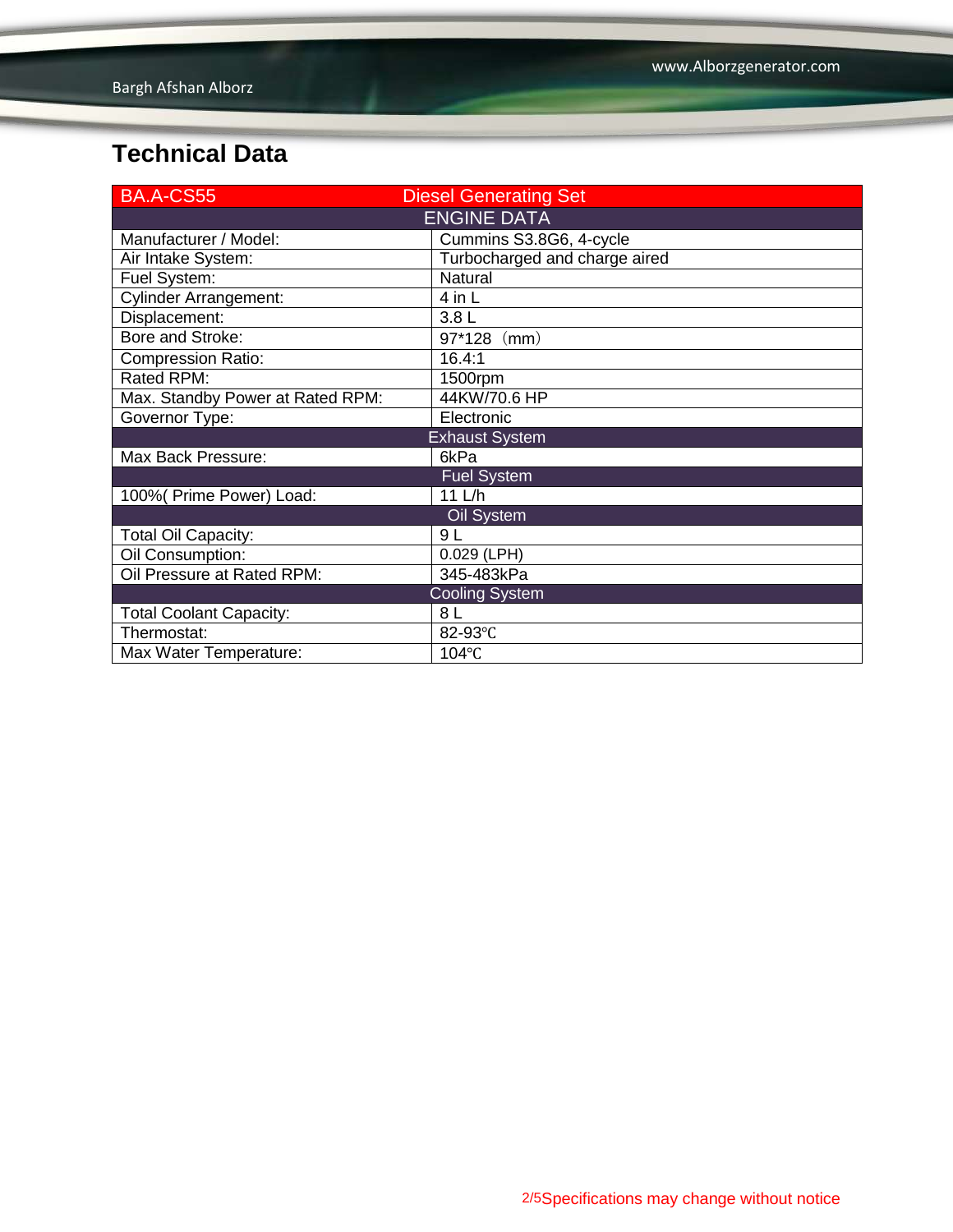| <b>BA.A-CS55</b>                                                                | <b>Diesel Generating Set</b>             |  |  |  |  |  |
|---------------------------------------------------------------------------------|------------------------------------------|--|--|--|--|--|
| <b>ALTERNATOR SPECIFICATION</b>                                                 |                                          |  |  |  |  |  |
| <b>GENERAL DATA</b>                                                             |                                          |  |  |  |  |  |
| Compliance with GB755, BS5000, VDE0530, NEMAMG1-22, IED34-1, CSA22.2 and AS1359 |                                          |  |  |  |  |  |
| standards.                                                                      |                                          |  |  |  |  |  |
| <b>Alternator Data</b>                                                          |                                          |  |  |  |  |  |
| Number of Phase:                                                                | 3                                        |  |  |  |  |  |
| Connecting Type:                                                                | 3 Phase and 4 Wires, "Y" type connecting |  |  |  |  |  |
| Number of Bearing:                                                              | 1                                        |  |  |  |  |  |
| Power Factor:                                                                   | 0.8                                      |  |  |  |  |  |
| <b>Protection Grade:</b>                                                        | IP23                                     |  |  |  |  |  |
| Altitude:                                                                       | ≤1000m                                   |  |  |  |  |  |
| <b>Exciter Type:</b>                                                            | Brushless, self-exciting                 |  |  |  |  |  |
| Insulation Class, Temperature Rise:                                             | H/H                                      |  |  |  |  |  |
| Telephone Influence Factor (TIF):                                               | $<$ 50 $\,$                              |  |  |  |  |  |
| THF:                                                                            | $<$ 2%                                   |  |  |  |  |  |
| Voltage Regulation, Steady State:                                               | $\leq \pm 1\%$                           |  |  |  |  |  |
| Alternator Capacity:                                                            | 55KVA                                    |  |  |  |  |  |
| <b>Alternator Efficiencies:</b>                                                 | 94.8%                                    |  |  |  |  |  |
| Air Cooling Flow:                                                               | 2.69 <sub>m3</sub> /s                    |  |  |  |  |  |
|                                                                                 | <b>GENERATING SET DATA</b>               |  |  |  |  |  |
| <b>Voltage Regulation:</b>                                                      | $\geq \pm 5\%$                           |  |  |  |  |  |
| Voltage Regulation, Stead State:                                                | $\leq \pm 1\%$                           |  |  |  |  |  |
| Sudden Voltage Warp (100% Sudden Reduce):                                       | $5 + 25%$                                |  |  |  |  |  |
| Sudden Voltage Warp (Sudden Increase):                                          | ≤-20%                                    |  |  |  |  |  |
| Voltage Stable Time (100% Sudden Reduce):                                       | $≤6S$                                    |  |  |  |  |  |
| Voltage Stable Time (Sudden Increase)                                           | ≤6S                                      |  |  |  |  |  |
| Frequency Regulation, Stead State:                                              | ≤5%                                      |  |  |  |  |  |
| Frequency Waving:                                                               | ≤0.5%                                    |  |  |  |  |  |
| Sudden Frequency Warp (100% Sudden Reduce):                                     | $≤+12%$                                  |  |  |  |  |  |
| Sudden Frequency Warp (Sudden Increase):                                        | $≤-10%$                                  |  |  |  |  |  |
| Frequency Recovery Time (100% Sudden Reduce):                                   | $≤5S$                                    |  |  |  |  |  |
| Frequency Recovery Time (Sudden Increase):                                      | $≤5S$                                    |  |  |  |  |  |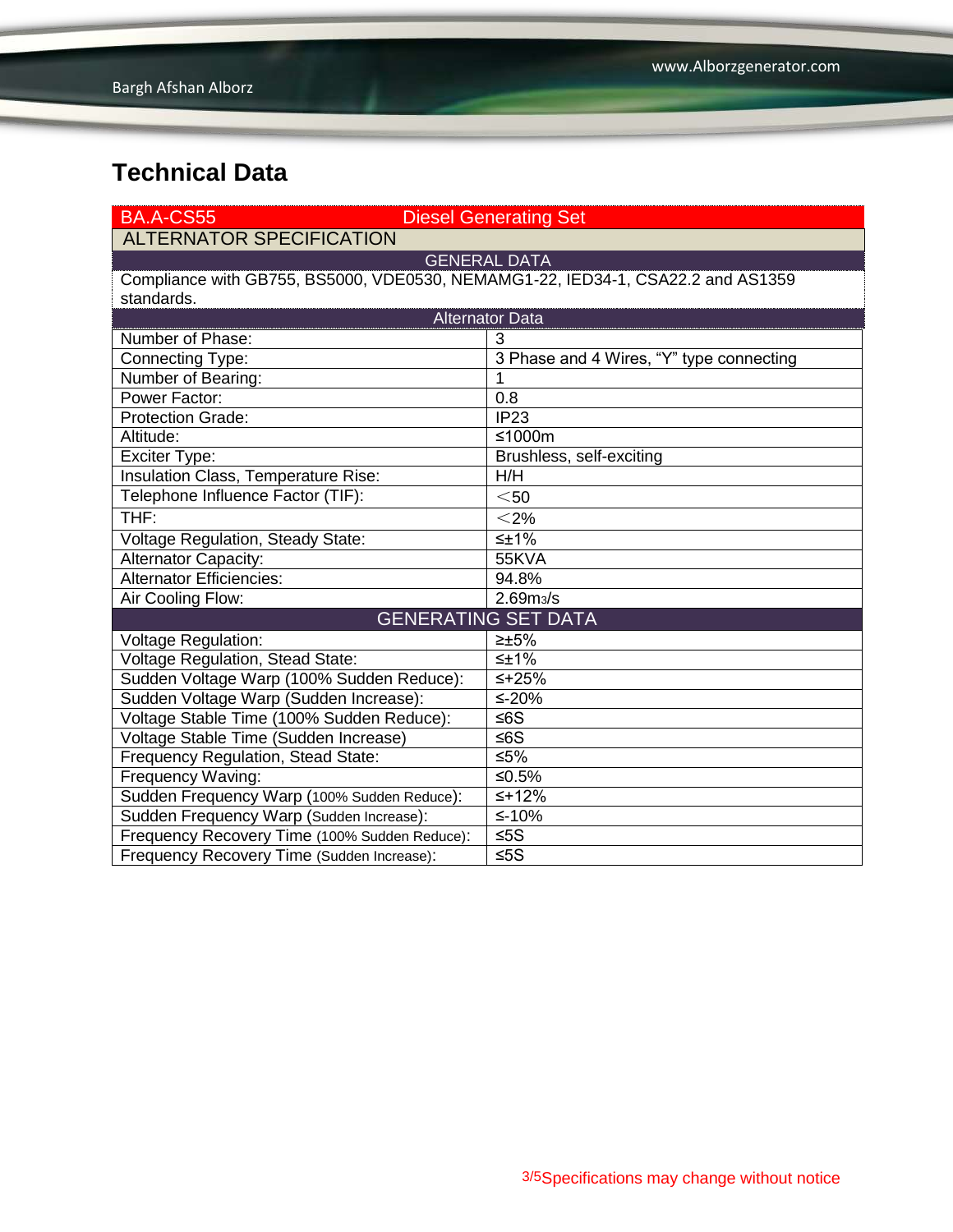| <b>BA.A-CS55</b>                                                                 | <b>Diesel Generating Set</b> |                                   |  |  |  |
|----------------------------------------------------------------------------------|------------------------------|-----------------------------------|--|--|--|
| <b>Options</b>                                                                   |                              |                                   |  |  |  |
| Engine                                                                           | <b>Fuel System</b>           | <b>Control System</b>             |  |  |  |
| Heater 2KW & 4KW                                                                 | Daily Fuel Tank              | <b>Auto Control Panel</b>         |  |  |  |
| Battery Charger 3.5A & 7A                                                        | <b>Base Fuel Tank</b>        | <b>Remote Control Panel</b>       |  |  |  |
|                                                                                  | <b>Water Separator</b>       | <b>Auto Transfer Switch (ATS)</b> |  |  |  |
|                                                                                  | <b>Fuel Level Sensor</b>     | <b>Paralleling System</b>         |  |  |  |
|                                                                                  |                              |                                   |  |  |  |
| <b>Anti-Condensation Heater</b>                                                  | Rainproof Type               | <b>Engine Parts Drawing List</b>  |  |  |  |
| Drop CT (For Paralleling)                                                        | Soundproof Type              | <b>Spare Parts</b>                |  |  |  |
|                                                                                  | <b>Container Type</b>        |                                   |  |  |  |
| Dimension & Weight                                                               |                              |                                   |  |  |  |
| <b>Standard Configuration</b><br>(Open Type)                                     | <b>With Base Fuel Tank</b>   | Soundproof Type                   |  |  |  |
| Overall Size: 1700 (mm)<br>$\times 700$ (mm) $\times 1200$ (mm)<br>Weight: 750kg |                              |                                   |  |  |  |